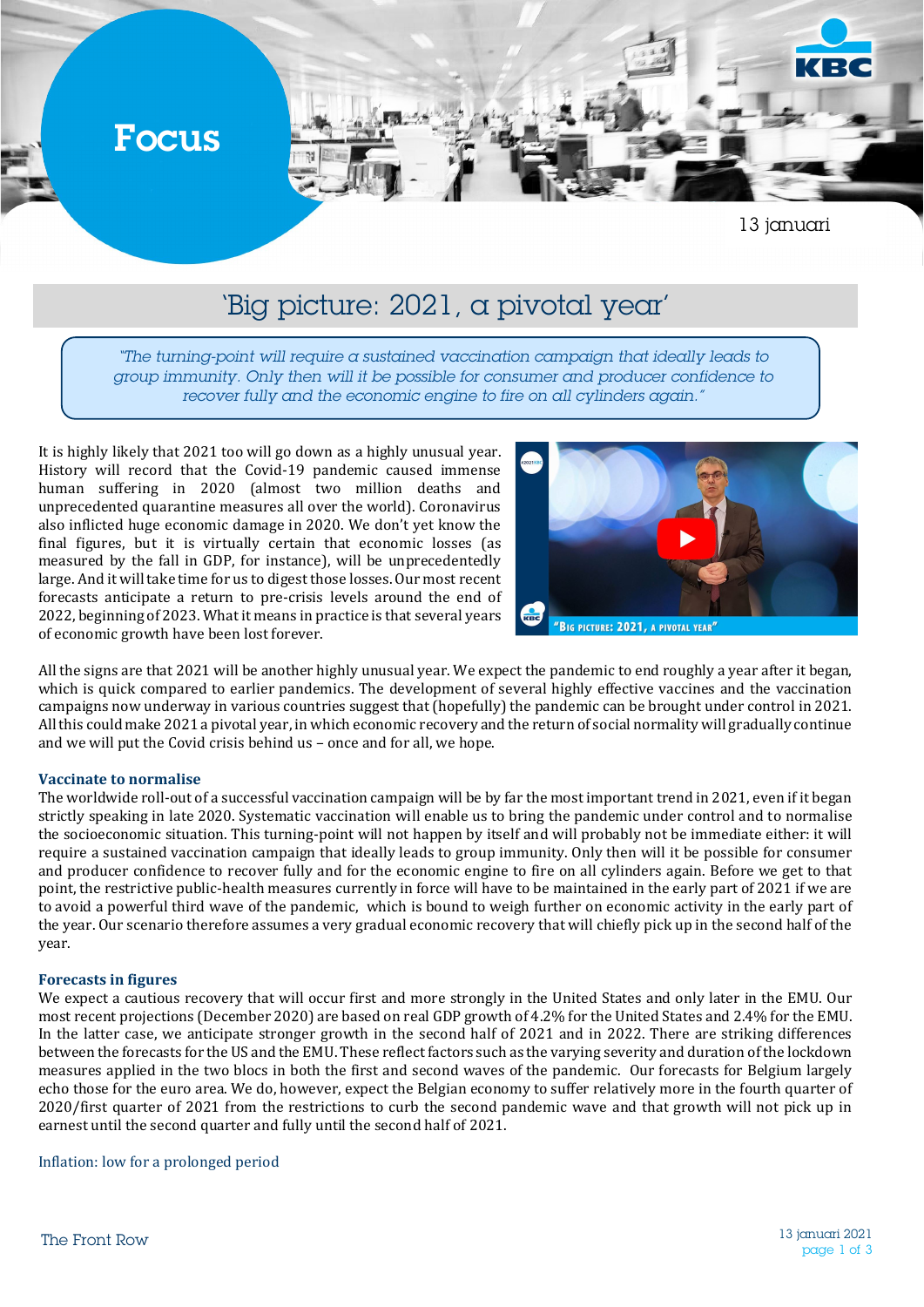Besides the economic recovery, inflation remains a focus of attention, making it the second trend we wish to highlight for 2021. The most recent figures continue to point towards very weak general inflation in the euro area. Low inflation will remain an important focus for ECB monetary policy in 2021. Lifting the inflation rate will once again be the central bank's most important objective in 2021, barring the unlikely event that it downgrades its inflation target in its Strategic Review or defines it more broadly. The financial markets at any rate continue to price in euro area inflation that will remain around 1% for a prolonged period – far below the ECB target. It is highly likely, therefore, that the current, highly accommodative policy in the euro area will be extended. This policy will also influence the dynamism of the bond markets: low-for-long will once again be the dominating theme on the fixed-income markets and far beyond.

The financial markets – the equity and commodity markets in particular – are already pricing in the economic revival. Oil prices have gradually recovered from their historical lows and put on an extra sprint in response to the greater than expected efficacy of the vaccines. The share markets too are showing signs of reflation in response to the anticipated recovery, reduced uncertainty and an environment of persistently low interest rates. It seems moreover that the central banks' focus on ensuring sufficiently loose financing conditions will continue to support the financial markets in 2021.

It is also important, lastly, to pay attention not only to general trends but also to a number of 'known unknowns' that might become somewhat clearer in 2021.

- **1.** We have speculated for some considerable time now on the ultimate impact of **Brexit**. It will finally be possible in 2021 to evaluate the true short-term consequences of the UK's departure from the European Union. Many businesses took steps to prepare for Brexit with the result that dependence on exports to the UK had already declined significantly. All the same administrative and operational bottlenecks could have a major impact during the transition. What's more, the euro has appreciated sharply against sterling, which could further hinder exports to Britain.
- **2.** At the same time, it remains difficult to quantify the **structural economic damage inflicted by the Covid crisis**. For the time being, the economy will be artificially shielded from the impact of the crisis behind a robust wall of protective government measures. The limited rise in unemployment and the reduction in the number of business failures in 2020, for instance, paint a highly distorted picture of the situation in Belgium. A variety of government measures – particularly the increased income support provided via the extensive furlough system or support for the self-employed – are temporarily limiting the impact of the crisis on companies and families. The question remains as to how far the crisis has structurally weakened businesses' financial position and whether they will remain viable without the government lifeline. Whatever the answer, the more negative pattern of unemployment in neighbouring countries suggests that the crisis is bound to have structural consequences. The jobless rate there has risen by around two percentage points since the beginning of the crisis.
- **3.** A third focus of attention more in the medium term in this instance concerns the role of **budgetary policy** in supporting the economy. 2020 was dominated by the need to get through the crisis and the same will apply in 2021. Because of this, budgetary constraints were rightly ignored (or overridden by the escape clause in the Stability and Growth Pact) in order to provide income support and to enable the economy to survive. At some point, this largescale support will have to be scaled back as part of a return to greater budgetary orthodoxy. The economic revival will then no longer be underpinned by substantial government support but will have to come primarily from the private sector. This transition from a government-driven recovery to sustainable economic growth driven by the private sector will be an important link towards successful normalisation. The engine has to be restarted and brought back to full speed, which will require a sufficiently rapid restoration of consumer and producer confidence.

Author: Hans Dewachter KBC Group – Chief Economist Hans.dewachter@kbc.be